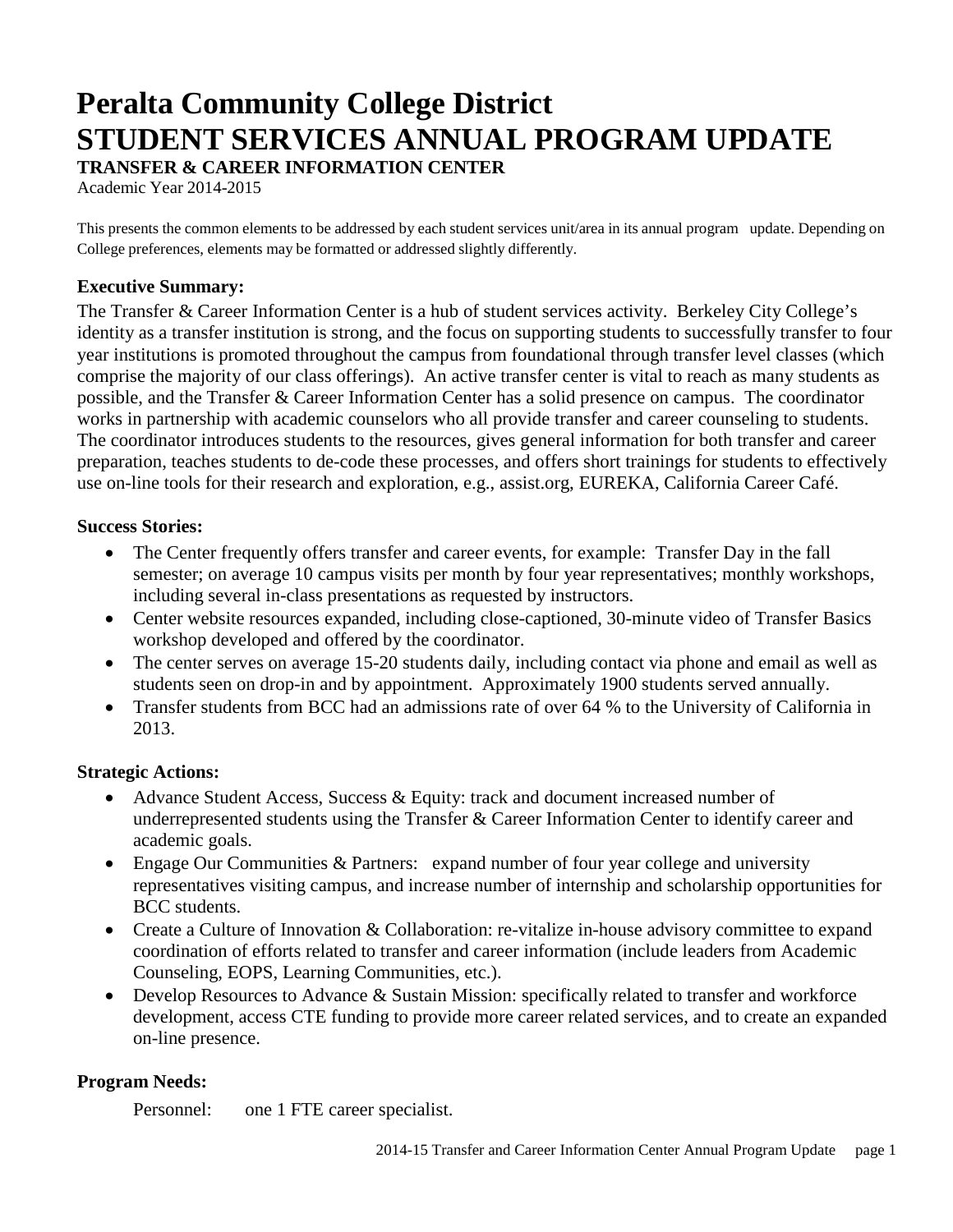Space: Double the current size to accommodate both transfer and career services.<br>Technology: Data tracking software, 1 additional desktop unit

Data tracking software, 1 additional desktop unit

Fiscal: Annual licensing fees for career development tools, handouts, online membership, etc., \$5,000.

## **I. OVERVIEW**

|                                                                                                                                |                                                                                                                                                                                                                                                                                                                                                                                                                                                                                                                                                                                                                                                                                                                                                                                                                                                                                                                                                                                                                                                                                                                                                                                                                                                                                                                                                                                                                                                                                       | <b>Date Submitted:</b> | November 2014 |
|--------------------------------------------------------------------------------------------------------------------------------|---------------------------------------------------------------------------------------------------------------------------------------------------------------------------------------------------------------------------------------------------------------------------------------------------------------------------------------------------------------------------------------------------------------------------------------------------------------------------------------------------------------------------------------------------------------------------------------------------------------------------------------------------------------------------------------------------------------------------------------------------------------------------------------------------------------------------------------------------------------------------------------------------------------------------------------------------------------------------------------------------------------------------------------------------------------------------------------------------------------------------------------------------------------------------------------------------------------------------------------------------------------------------------------------------------------------------------------------------------------------------------------------------------------------------------------------------------------------------------------|------------------------|---------------|
| <b>College</b>                                                                                                                 | <b>Berkeley City College</b>                                                                                                                                                                                                                                                                                                                                                                                                                                                                                                                                                                                                                                                                                                                                                                                                                                                                                                                                                                                                                                                                                                                                                                                                                                                                                                                                                                                                                                                          | <b>Administrator:</b>  | May Chen      |
| Unit/Area                                                                                                                      | Transfer & Career Information Center                                                                                                                                                                                                                                                                                                                                                                                                                                                                                                                                                                                                                                                                                                                                                                                                                                                                                                                                                                                                                                                                                                                                                                                                                                                                                                                                                                                                                                                  |                        |               |
| <b>Completed By:</b>                                                                                                           | Paula Coil                                                                                                                                                                                                                                                                                                                                                                                                                                                                                                                                                                                                                                                                                                                                                                                                                                                                                                                                                                                                                                                                                                                                                                                                                                                                                                                                                                                                                                                                            |                        |               |
| <b>Mission/History and</b><br><b>Description of Service</b><br><b>Provided</b>                                                 | The mission and purpose of the Transfer & Career Information Center (TCIC) is to<br>support a student's transition to work following the completion of a Certificate or Associate of<br>Arts Degree by providing information about the diversity of work opportunities available. The<br>Center also helps students in the process of transferring to bachelor's degree program by<br>providing print and on-line resources to assist students to identify a career, a major, and a transfer<br>college, and by providing resources and activities to complete the transfer process. A primary<br>mandate of the Center (Title 5 regulations for Transfer Centers) is to support underrepresented<br>students to identify strategies and resources necessary to realize their transfer and career goal.<br>There is a variety of print and on-line resources, materials, software, events and services<br>available through the center. These include career exploration tools and workshops, college<br>catalogs and viewbooks, transferable course lists (IGETC & CSU-GE; and Assist), visiting<br>college representatives (see on-line semester calendar on center website), transfer basics and<br>application workshops, information about mentorship programs, , internship resources,<br>scholarship listings, and the annual transfer day fair. Center staff has on-going collaboration with<br>several faculty, and offers informational workshops to classes each semester. |                        |               |
| <b>Student Learning</b><br><b>Outcomes (SLOs)</b><br>(or Service Area Outcomes-<br>SAOs, or Program<br>Learning Outcomes-PLOs) | TCIC SLOs are assessed on a three year cycle. The SLO assessment survey results from<br>summer and fall 2014 are currently being evaluated and action plans developed. Survey<br>asked students:<br>"In your opinion, do you think your work in the Transfer/Career Information Center<br>assists you to:<br>better access relevant college information, resources, and services needed for<br>$\bullet$<br>your transfer success<br>gain useful knowledge of the transfer process<br>gain useful knowledge of the career development process<br>better identify academic and career goals<br>gain insight into your decision-making process with regard to your choice of<br>major, and college or university                                                                                                                                                                                                                                                                                                                                                                                                                                                                                                                                                                                                                                                                                                                                                                        |                        |               |
| <b>SLO/SAO/PLO</b><br><b>Mapping to</b><br><b>Institutional Learning</b><br><b>Outcomes (ILOs)</b>                             | TCIC SLOs are linked to two ILOs. As stated in the 2013-14 TCIC SLO Plan, the<br>following ILOs are linked to center student learning outcomes:<br>Information Competency: Students accessing services in the TCIC will determine that<br>they have a better understanding of the transfer process, including choice of major, and<br>understand how to use relevant resources for further research.<br>Self Awareness: Students utilizing the TCIC will determine that they have greater self-<br>awareness in relation to developing and identifying their academic and career goals.<br>Students will report greater understanding of their decision-making process, including<br>accessing support resources.                                                                                                                                                                                                                                                                                                                                                                                                                                                                                                                                                                                                                                                                                                                                                                     |                        |               |

# **II. ASSESSMENT, EVALUATION AND PLANNING**

| <b>Quantitative Assessments</b>  |                                                                                    |
|----------------------------------|------------------------------------------------------------------------------------|
| Include service area data such   | The center serves on average 15-20 students daily, including contact via phone and |
| as number of students served by  | email as well as students seen on drop-in and by appointment. Approximately 1900   |
| your unit/area. Include data and | students served annually. Recommendations from program review include:             |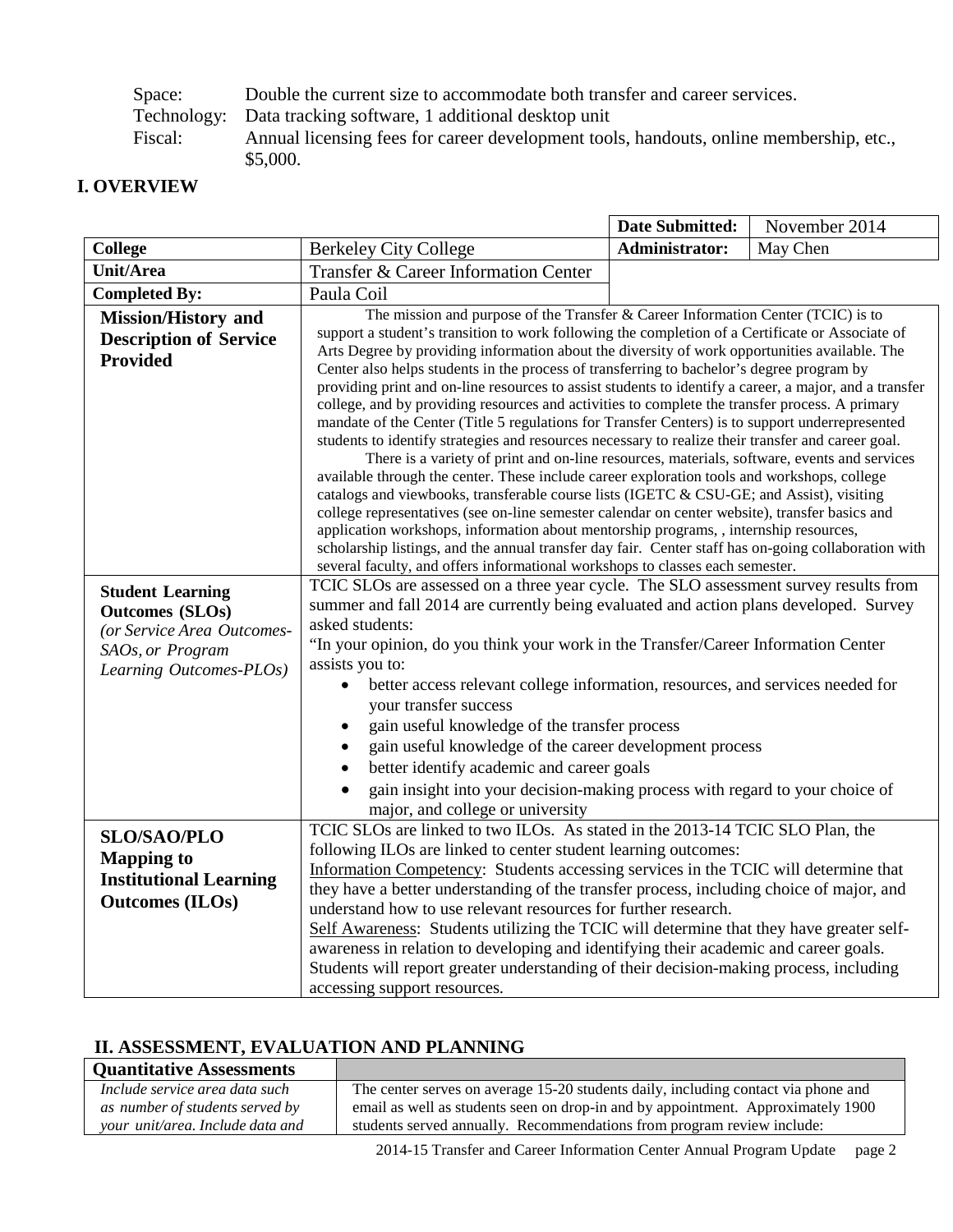| recommendations from program<br>review.                                                                            | • Advance Student Access, Success & Equity: track and document increased<br>number of underrepresented students using the Transfer & Career Information<br>Center to identify career and academic goals.                                                                                                                                                                                                                                       |
|--------------------------------------------------------------------------------------------------------------------|------------------------------------------------------------------------------------------------------------------------------------------------------------------------------------------------------------------------------------------------------------------------------------------------------------------------------------------------------------------------------------------------------------------------------------------------|
| Include data used to assess your<br>SLO/SAO/PLOs.                                                                  | • Engage Our Communities & Partners: expand number of four year college and<br>university representatives visiting campus, and increase number of internship<br>and scholarship opportunities for BCC students.<br>• Develop Resources to Advance & Sustain Mission: specifically related to transfer<br>and workforce development, Access CTE funding to provide more career<br>related services, and to create an expanded on-line presence. |
| <b>Qualitative Assessments</b>                                                                                     |                                                                                                                                                                                                                                                                                                                                                                                                                                                |
| Present evidence of community<br>need based on advisory committee<br>input, student surveys, focus<br>groups, etc. | SLO assessment recommendations will be analyzed before the start of the spring<br>semester, and action plans will be developed based on assessment findings.                                                                                                                                                                                                                                                                                   |
| Include data used to assess your<br>SLO/SAO/PLOs.                                                                  |                                                                                                                                                                                                                                                                                                                                                                                                                                                |

# **III. Identifying Strengths, Weaknesses, Opportunities, and Limitations**

| <b>Strengths</b><br>What are the STRENGTHS of your<br>unit/area? | Student-centered empowerment philosophy and approach of work in the center: vast<br>majority of students who visit the center leave knowing more than before about their<br>own academic record, program requirements, general and specific information regarding<br>transfer and / or career exploration. |
|------------------------------------------------------------------|------------------------------------------------------------------------------------------------------------------------------------------------------------------------------------------------------------------------------------------------------------------------------------------------------------|
| <b>Weaknesses</b>                                                | Center location is not immediately visible as it is located inside the counseling wing.                                                                                                                                                                                                                    |
| What are the current                                             | Even though signage and flyers are posted on campus, there are still many students who                                                                                                                                                                                                                     |
| WEAKNESSES of your unit/area?                                    | do not know that the center exists as a resource on campus.                                                                                                                                                                                                                                                |
| <b>Opportunities</b>                                             | There is opportunity to continue to expand access to the center—more focused outreach                                                                                                                                                                                                                      |
| What are the OPPORTUNITIES                                       | and collaboration with faculty members and other student service departments, for                                                                                                                                                                                                                          |
| <i>in your unit/area?</i>                                        | example.                                                                                                                                                                                                                                                                                                   |
| <b>Limitations</b>                                               | Current staffing levels are a limitation. There is a desire to expand services to include                                                                                                                                                                                                                  |
| What are the current                                             | not only career information but employment services as well. This function would                                                                                                                                                                                                                           |
| LIMITATIONS of your unit/area?                                   | require more staffing and also more space.                                                                                                                                                                                                                                                                 |

#### **Action Plan for Continuous Improvement**

*Please describe your plan for the continuous improvement of your unit/area.*

Center coordinator will continue to develop and expand partnerships on and off campus, design and offer more workshops, and will work with re-vitalized center advisory board to strengthen these efforts.

On-line resources will continue to expand. For example, post more close-captioned video resources.

#### **Additional Planned Educational Activities Towards FTES, Student Success, Persistence, and**

**Completion** Describe your unit/area's plan to meet district FTES target and address student success, persistence, and *completion, especially for unprepared, underrepresented, and underserved students. (see Student Success Scorecard[http://scorecard.cccco.edu/scorecard.aspx\)](http://scorecard.cccco.edu/scorecard.aspx))*

| <b>Meet District FTES Target</b><br>for $AY2014-2015$ | While the center is not directly involved with initial enrollment processes, we field a<br>lot of questions regarding transfer opportunities, and some prospective students choose<br>BCC because of its proximity to UC Berkeley and the resources there that students are<br>able to access (such as being part of Starting Point Mentorship Program, or taking a<br>UCB class through concurrent enrollment). |
|-------------------------------------------------------|------------------------------------------------------------------------------------------------------------------------------------------------------------------------------------------------------------------------------------------------------------------------------------------------------------------------------------------------------------------------------------------------------------------|
|-------------------------------------------------------|------------------------------------------------------------------------------------------------------------------------------------------------------------------------------------------------------------------------------------------------------------------------------------------------------------------------------------------------------------------------------------------------------------------|

2014-15 Transfer and Career Information Center Annual Program Update page 3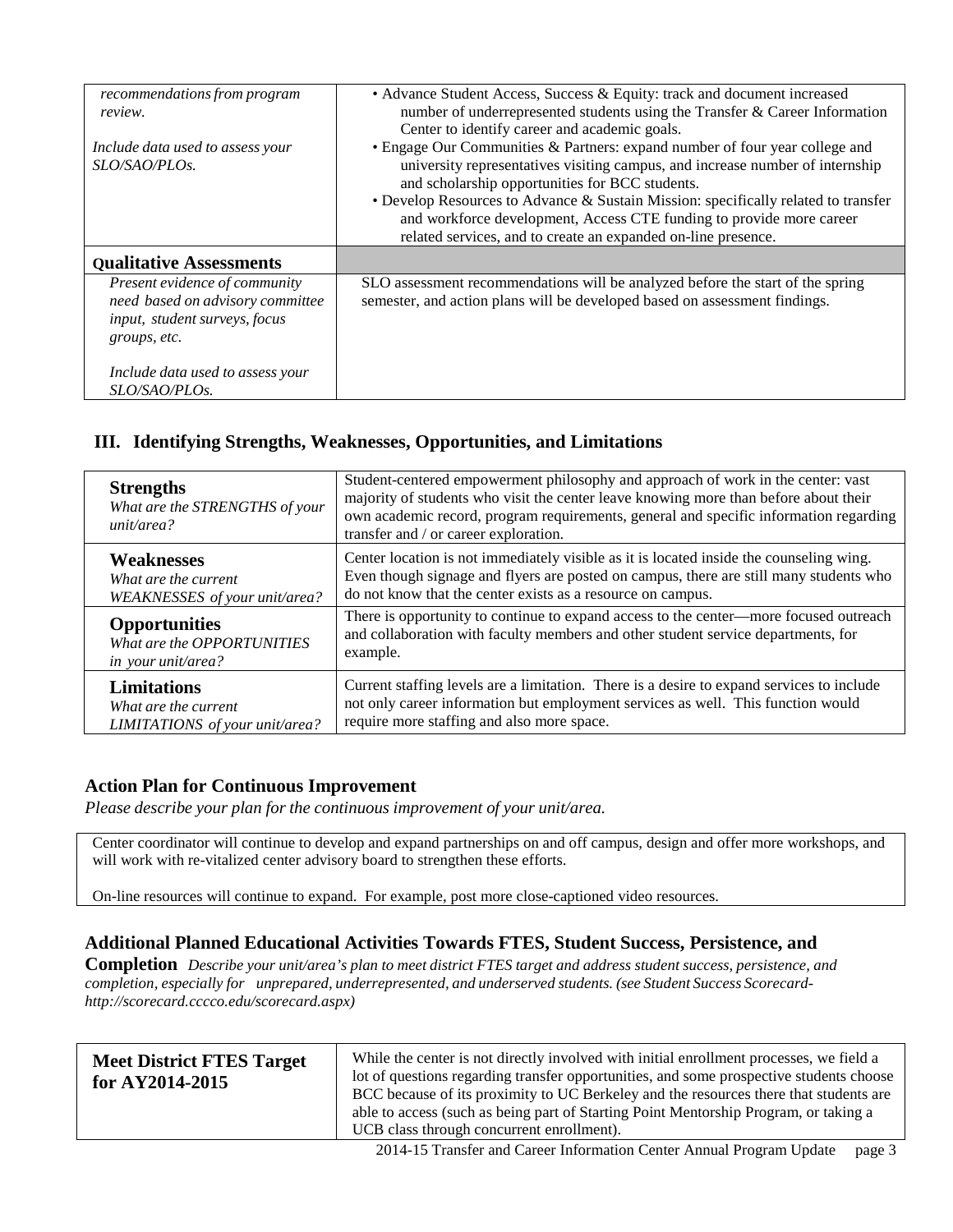|                                                                                                                                                                                                                                                                                                     | Once attending BCC, the center helps with retention and persistence by assisting<br>students to connect with their academic and career goals, and by understanding and<br>taking ownership of their academic record. That is, we teach students how to research<br>transfer requirements, and explain how general education and major preparation<br>planning works. Students are more likely to achieve their goals when they have a clear<br>understanding of the transfer process and are empowered regarding their planning and<br>progress. When students are applying for transfer, the center supplies support and<br>guidance. |
|-----------------------------------------------------------------------------------------------------------------------------------------------------------------------------------------------------------------------------------------------------------------------------------------------------|----------------------------------------------------------------------------------------------------------------------------------------------------------------------------------------------------------------------------------------------------------------------------------------------------------------------------------------------------------------------------------------------------------------------------------------------------------------------------------------------------------------------------------------------------------------------------------------------------------------------------------------|
| <b>Increase Student Success</b>                                                                                                                                                                                                                                                                     | Please see above. In addition, the center does outreach to foundation skills<br>classes and collaborates with programs that serve under-represented students<br>(such as EOPS, Learning Communities).                                                                                                                                                                                                                                                                                                                                                                                                                                  |
| <b>Increase Persistence</b> Percentage<br>of degree and/or transfer-seeking<br>students who enroll in the first three<br>consecutive terms. This metric is<br>considered a milestone or momentum<br>point, research shows that students<br>with sustained enrollment are more<br>likely to succeed. | Please see above.                                                                                                                                                                                                                                                                                                                                                                                                                                                                                                                                                                                                                      |
| <b>Increase College Completion</b><br>Percentage of degree and/or<br>transfer-seeking students who<br>complete a degree, certificate or<br>transfer related outcomes.                                                                                                                               | Please see above.                                                                                                                                                                                                                                                                                                                                                                                                                                                                                                                                                                                                                      |

# **IV. RESOURCE NEEDS**

## **Human Resource/Personnel**

*Please describe any human resource/personnel needs for your unit/area.*

| <b>Current Staffing Level:</b>                                                                                                                                          |                                                                                                                                                                                                                                                                                                                                        | Headcount    | FTE Equiv. |  |
|-------------------------------------------------------------------------------------------------------------------------------------------------------------------------|----------------------------------------------------------------------------------------------------------------------------------------------------------------------------------------------------------------------------------------------------------------------------------------------------------------------------------------|--------------|------------|--|
|                                                                                                                                                                         | <b>Faculty (Permanent)</b>                                                                                                                                                                                                                                                                                                             | $[$          | $[$        |  |
|                                                                                                                                                                         | <b>Faculty (PT/Adjunct)</b>                                                                                                                                                                                                                                                                                                            |              | $[$        |  |
|                                                                                                                                                                         | <b>Classified Staff</b><br>(Permanent)                                                                                                                                                                                                                                                                                                 | $[1]$        | $[1]$      |  |
|                                                                                                                                                                         | <b>Classified Staff</b><br>(Hourly)                                                                                                                                                                                                                                                                                                    | [#]          | $[$        |  |
|                                                                                                                                                                         | <b>Students</b>                                                                                                                                                                                                                                                                                                                        | $\mathbf{1}$ | .5         |  |
|                                                                                                                                                                         | <b>ICC/Consultant/Other</b>                                                                                                                                                                                                                                                                                                            | $[$          | $[$ #]     |  |
| <b>Narrative:</b><br>Describe the current staffing<br>level in relation to the relative<br>need for effective delivery of<br>your unit/area's programs and<br>services. | The center is staffed by a full-time coordinator (classified position), with additional<br>staffing from student assistant(s).<br>As stated earlier, there is a desire to expand services to include not only career information<br>but employment services as well. This function would require more staffing and also more<br>space. |              |            |  |
| Discuss any current position<br>vacancies, the need for<br>additional personnel, the need                                                                               |                                                                                                                                                                                                                                                                                                                                        |              |            |  |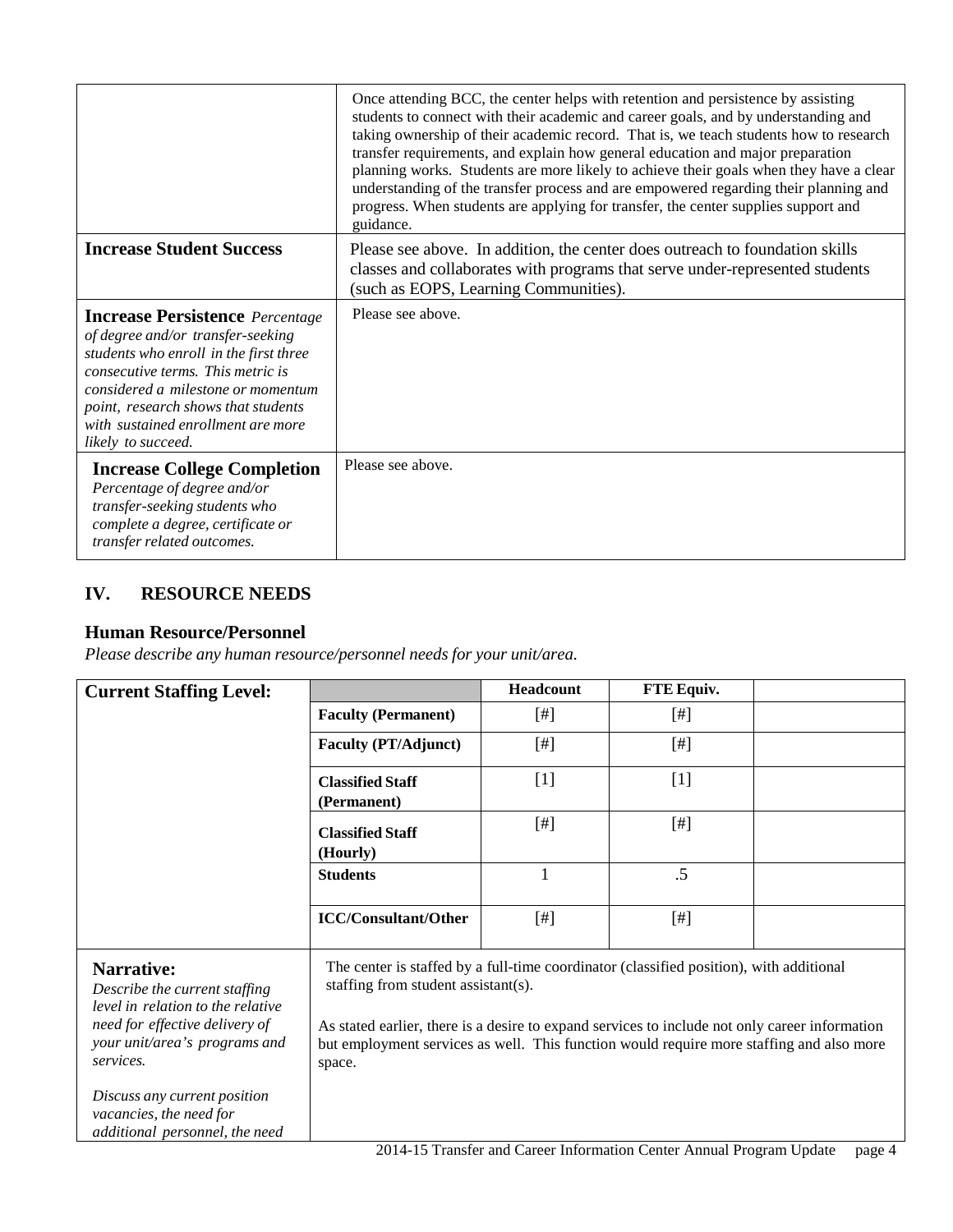| for permanent faculty/staff<br>instead of adjunct/hourly<br>personnel, etc.                                |                                                              |
|------------------------------------------------------------------------------------------------------------|--------------------------------------------------------------|
| Describe implications of the<br>current staffing level in your<br>unit/area to overall service<br>delivery |                                                              |
| Human                                                                                                      | Please see above. Employment Services Specialist is desired. |
| <b>Resource/Personnel</b>                                                                                  |                                                              |
| <b>Requests</b>                                                                                            |                                                              |
| List your human                                                                                            |                                                              |
| resource/personnel requests in                                                                             |                                                              |
| prioritized/ranked order.                                                                                  |                                                              |
| Human resource/personnel                                                                                   |                                                              |
| requests will go through the                                                                               |                                                              |
| established College and District                                                                           |                                                              |
| planning and budgeting process.                                                                            |                                                              |

# **Facilities/Infrastructure**

Please describe any facilities/infrastructure needs for your unit/area.

| Narrative:<br>Describe the technology needs of<br>your unit/area in relation to the<br>relative need for effective<br>delivery of programs and<br>services. | The center is located in the counseling wing. Signage in the building overall is inadequate<br>and needs updating. While many students access the center, there are still many who do<br>not know it is a resource on campus. That said, with the current size and staffing of the<br>center, significant increase in student flow would be difficult to accommodate.              |
|-------------------------------------------------------------------------------------------------------------------------------------------------------------|------------------------------------------------------------------------------------------------------------------------------------------------------------------------------------------------------------------------------------------------------------------------------------------------------------------------------------------------------------------------------------|
| Describe implications of the<br>current state of technology in<br>your unit/area to overall service<br>delivery.                                            |                                                                                                                                                                                                                                                                                                                                                                                    |
| <b>Facilities/Infrastructure</b>                                                                                                                            | Please see above—if services are to be expanded, more staffing and space is required.                                                                                                                                                                                                                                                                                              |
| <b>Requests</b><br>List your facilities requests in<br>prioritized/ranked order.                                                                            | Ideally a campus Transfer & Career Information Center would include an office space where<br>college representatives could meet with students individually. Private information including<br>transcripts are often discussed, for example. Currently it is a struggle to book space in<br>adjunct counseling offices for the UC Berkeley representative (because the center has no |
| Facilities requests will go<br>through the established College<br>and District planning and<br>budgeting process.                                           | office space connected).<br>Also, an ideal space for the center could accommodate 30+ students for workshops                                                                                                                                                                                                                                                                       |

# **Technology**

Please describe any technology needs for your unit/area.

| Narrative:                        | The center is included in campus-wide technology planning. Please see below. |
|-----------------------------------|------------------------------------------------------------------------------|
| Describe the technology needs of  |                                                                              |
| your unit/area in relation to the |                                                                              |
| relative need for effective       |                                                                              |
| delivery of programs and          |                                                                              |
|                                   |                                                                              |